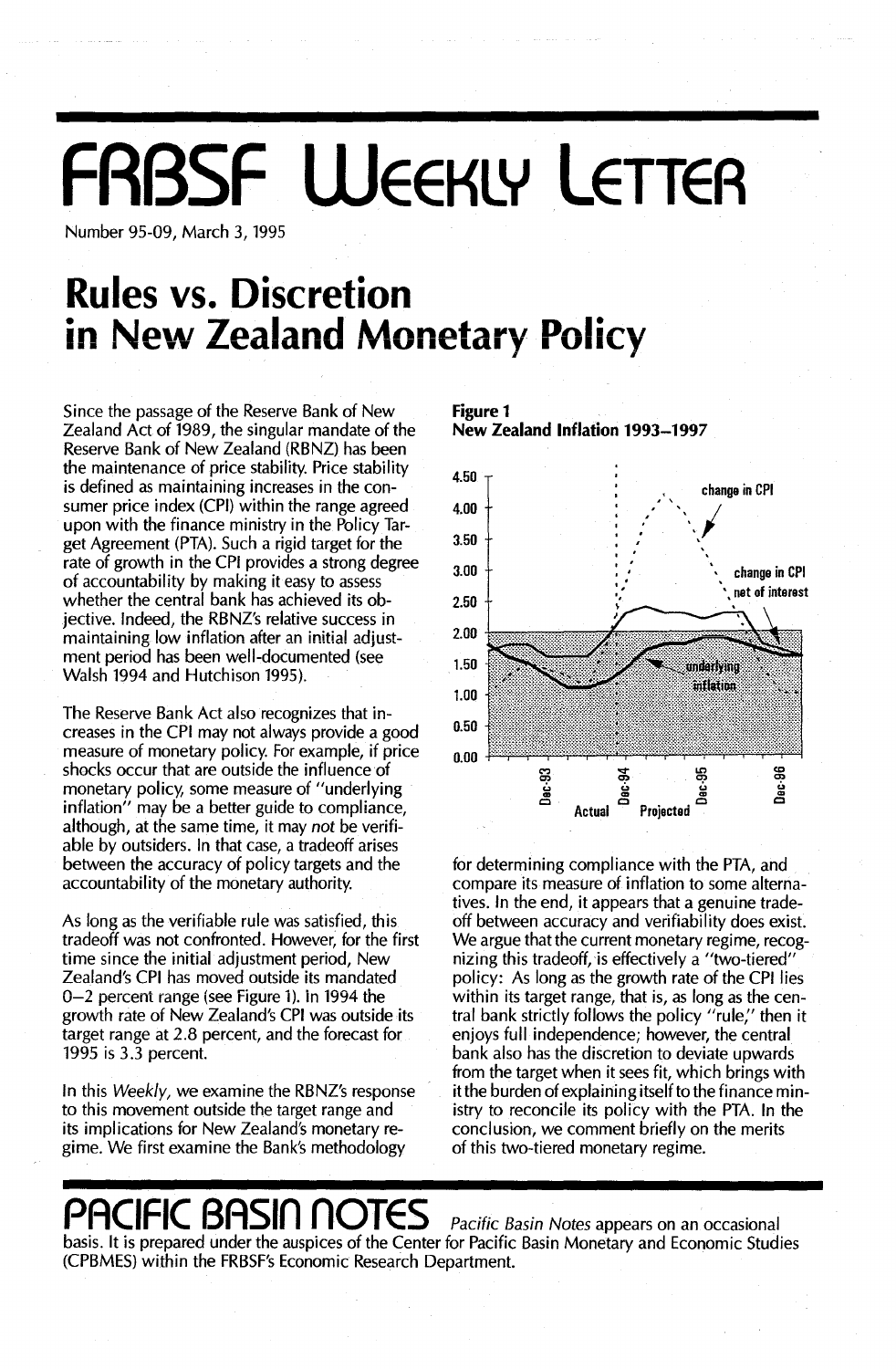## **FRBSF**

#### **"Underlying"** vs. **"headline" inflation**

The PTA recognizes that a number of possible price shocks are outside the direct influence of monetary policy and that in certain circumstances it will be appropriate for the Reserve Bank to allow the rate of growth in the CPI to exceed its 0-2 percent range. It also recognizes a distinction between the components of inflation that reflect ongoing increases in price levels and those that reflect one-time shocks. These may include one-time price level shocks, such as changes in the government Goods and Services Tax, or commodity price shocks, such as an increase in world oil prices. In response, it requires that in the event of such a shock, the Reserve . Bank will be fully accountable for its handling of the price effects, and, in particular, for any movement outside the 0-2 percent band. The Reserve Bank is expected to give full details of its estimate of the direct price impact of the shock and its impact on the achievement of the target range.

The central bank complies with this mandate by estimating what it terms "underlying inflation:' This series is estimated by taking the official CPI, which it terms "headline inflation," and making a number of adjustments (Roger 1994a). First, the underlying inflation series explicitly excludes interest rate charges. These pose a particularly perverse problem in using New Zealand's CPI as a measure of monetary policy. Since the RBNZ conducts monetary policy through the manipulation of interest rates, tight monetary policy raises interest rates. This increases the CPI and erroneously indicates "easy" monetary policy. Consequently, the PTA singles out increases in interest rate charges as an "excusable" cause of deviating from the 0-2 percent range.

Second, specific adjustments are used to remove the one-time effects of a variety of shocks, such as changes in indirect taxes, government-controlled prices, and important commodity prices. This second adjustment requires that the RBNZ estimate the magnitude and speed of the impact of these one-time effects on the CPI. The estimate of underlying inflation generated by the RBNZ thus is dependent on the model used in generating these estimates.

Because the Reserve Bank's estimate of underlying inflation relies on judgment in its construction, its validity cannot be directly verified. In addition, there is room for disagreement concerning the proper model to be used in estimating the

impact of one-time shocks. For some shocks, such as changes in the prices of intermediate inputs, the timing and magnitude of the passthrough of these price changes to the CPI is uncertain. For both of these reasons, the use of the Reserve Bank's measure of underlying inflation may undermine its credibility (Roger 1994b).

The current situation provides a good example of this credibility problem. As we can see in Figure 1, while the growth rate in the CPI is projected to move well above 2 percent over the next two years, the Bank's projection of "underlying inflation" falls conveniently inside the  $0-2$ percent range, although it comes perilously close to its boundary at an estimated 1.9 percent rate by December of 1995. In its Monetary Policy Statement (RBNZ 1994), the Bank stresses interest rate charges as the source of divergence between "headline" and "underlying" inflation. However, even excluding interest rate charges, Figure 1 shows that the Bank appears to be failing to meet its target. The RBNZ explains this remaining differential as the result of the lagged effect of oil price increases and expected increases in the price of government services such as ". . . rates, tertiary fees and Housing New Zealand rentals over the next year" (p. 28).

**Alternative measures of underlying inflation** The Monetary Policy Statement concludes that this movement above the 0-2 percent target range is consistent with the PTA. However, it acknowledges the difficulty of verifying the series externally. In an effort to facilitate policy accountability, the Reserve Bank has considered more mechanical measures of underlying inflation. As noted by Roger (1994b), all of these measures share three characteristics: They can be calculated from the CPI, they exclude the direct effects of interest rate movements, and they involve judgmental methods for purging the impact of supply shocks from the series. The alternative inflation measures use different criteria for downweighting or excluding price shocks from their inflation estimates.

Some measures involve removing a number of price shocks from the "headline inflation" series, either by excluding price shocks when their cumulative impact on the 12-month change in the CPI exceeds 0.25 percent, or by excluding certain commodities, such as food and energy components. A concern about these measures is that they require "pre-specification" of the types of price shocks which are suitable for exclusion.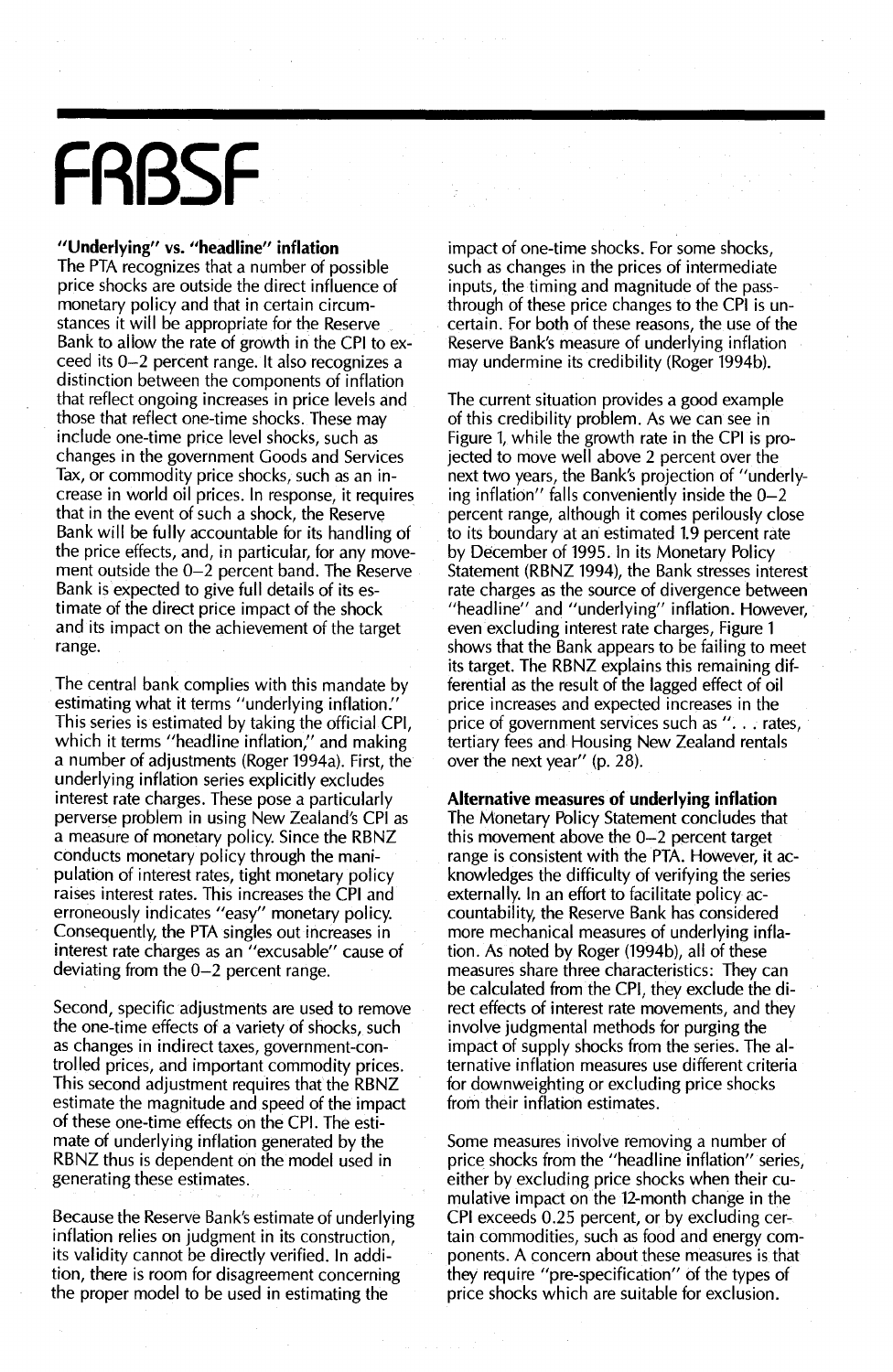Alternative measures use a variety of methods to remove outliers in price changes. These include the "trimmed-mean" CPI which excludes the top and bottom outliers, and the "weighted-median" CPI, which is a weighted average of observed inflation rates calculated as the 50th percentile (weighted) price change. Both of these methods downweight (some to zero through exclusion) extreme price movements regardless of their cause. Consequently, some of these adjustment may be undesirable. In addition, some price movements that may warrant adjustment may not receive it.

The Reserve Bank has determined that the measures of inflation that require "pre-specification" of excluded series fail to provide an adequate replacement for their current more "discretionary" measure, since their potential to fail to account for important supply shocks may prevent them from being consistent with the PTA. Among the trimmed mean and median inflation series, the Reserve Bank has noted that the median inflation series has the advantage of being derived from the entire distribution of prices. The central bank recently announced that it will be publishing the weighted median measure of inflation as a  $\ldots$  supplement to, as well as a check on, our current measure of underlying inflation" (RBNZ 1994).

#### **Conclusion**

In its implementation, New Zealand's monetary regime confronts us with the familiar tradeoff between rules and discretion. While a mechanical and easily verified 0-2 percent target provides a well-defined rule, it may not be desirable because of the inability of a fixed rule to account for all contingencies. On the other hand, allowing the RBNZ to form its own de facto rule by allowing it to construct its own unverifiable series in measuring compliance with its target appears to be tantamount to a policy of discretion.

The RBNZ's current regime may be understood as a "two-tiered" policy. The regime has a fixed rule-maintenance of the rate of growth of the CPI within the  $0-2$  percent range—but it also offers an "escape option" with a penalty. As long

as the central bank meets its rigid and verifiable target, it has full independence and need not explain itself.

However, if the Reserve Bank lets this verifiable measure deviate from this target, it is required to explain this deviation to the finance ministry in a process in which some degree of independence is presumably lost. In a sense, the Reserve Bank has the discretion to deviate from the verifiable target at the cost of some independence. If the RBNZ values this independence, it will violate the verifiable target only when it deems it necessary.

This two-tiered regime may be a desirable one for generating credible monetary policy without unduly constraining the monetary authority in the presence of supply shocks. However, to the extent that the central bank can manipulate its estimate of underlying inflation, it retains some amount of discretion. Achieving flexibility therefore implies forgoing a pure monetary rule regime to some extent.

> **Mark Spiegel Senior Economist**

#### **References**

- Hutchison, Michael. 1995. "Central Bank Credibility and Disinflation in New Zealand." FRBSF Weekly Letter 95-06 (February 10).
- Reserve Bank of New Zealand. 1994. "Monetary Policy Statement" (December).
- Roger, Scott. 1994a. "Alternative Measures of Underlying Inflation:' Reserve Bank of New Zealand Bulletin 57, 2, pp.109-129.

\_\_~\_.1994b. "Alternative Measures of Underlying Inflation: Further Results." Reserve Bank of New Zealand Bulletin 57,4, pp. 330-340.

Walsh, Carl. 1994. "Is New Zealand's Reserve Bank Act of 1989 an Optimal Central Bank Contract?" Center for Pacific Basin Monetary and Economic Studies Working Paper #PB94-01. Forthcoming Journal of Money, Credit and Banking.

Opinions expressed in this newsletter do not necessarily reflect the views of the management of the Federal Reserve Bank of San Francisco, or of the Board of Governors of the Federal Reserve System.

Editorial comments may be addressed to the editor or to the author. . . . Free copies of Federal Reserve publications can be obtained from the Public Information Department, Federal Reserve Bank of San Francisco, P.O. Box 7702, San Francisco 94120. Phone (415) 974-2246, Fax (415) 974-3341.